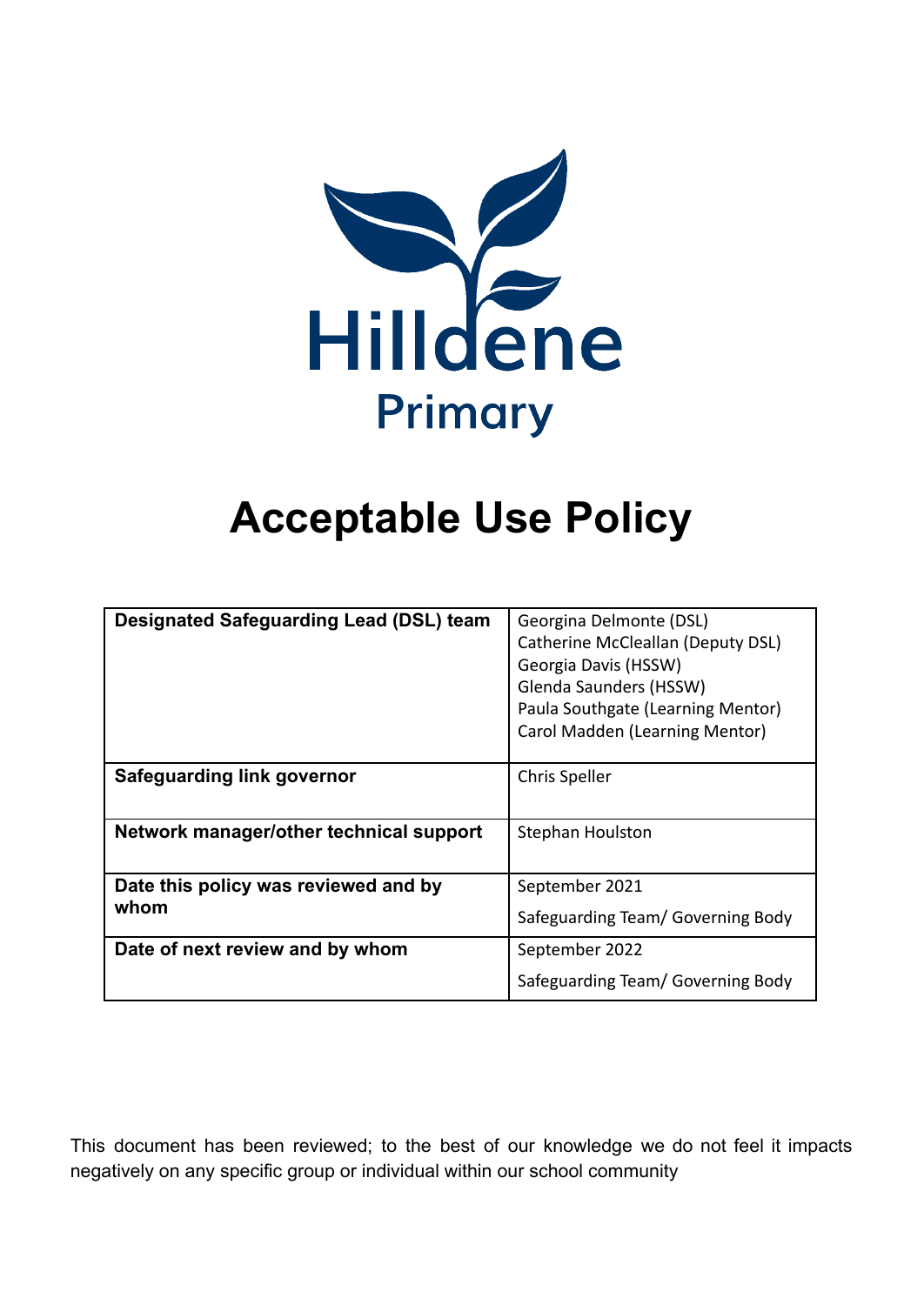

# **STAFF, GOVERNORS, VOLUNTEERS**

### **What is an AUP?**

We ask all children, young people and adults involved in the life of Hilldene Primary School to sign an Acceptable Use\* Policy (AUP), which outlines how we expect them to behave when they are online, and/or using school networks, connections, internet connectivity and devices, cloud platforms and social media (both when on school site and outside of school).

This AUP is reviewed annually, and I will be asked to sign it upon entry to the school and every time changes are made.

#### **Why do we need an AUP?**

All staff (including support staff), governors and volunteers have particular legal / professional obligations and it is imperative that all parties understand that online safety is part of safeguarding as well as part of the curriculum, and it is everybody's responsibility to uphold the school's approaches, strategy and policy as detailed in the full Online Safety Policy.

## **Where can I find out more?**

All staff, governors and volunteers should read Hilldene Primary School's full Online Safety Policy ([https://www.hilldene.havering.sch.uk/school/policydocs/Online\\_Safety\\_Policy.pdf](https://www.hilldene.havering.sch.uk/school/policydocs/Online_Safety_Policy.pdf)) for more detail on our approach to online safety and links to other relevant policies (e.g. Safeguarding Policy, Behaviour Policy, etc).

If you have any questions about this AUP or our approach to online safety, please speak to Cat McCleallan (Deputy Headteacher).

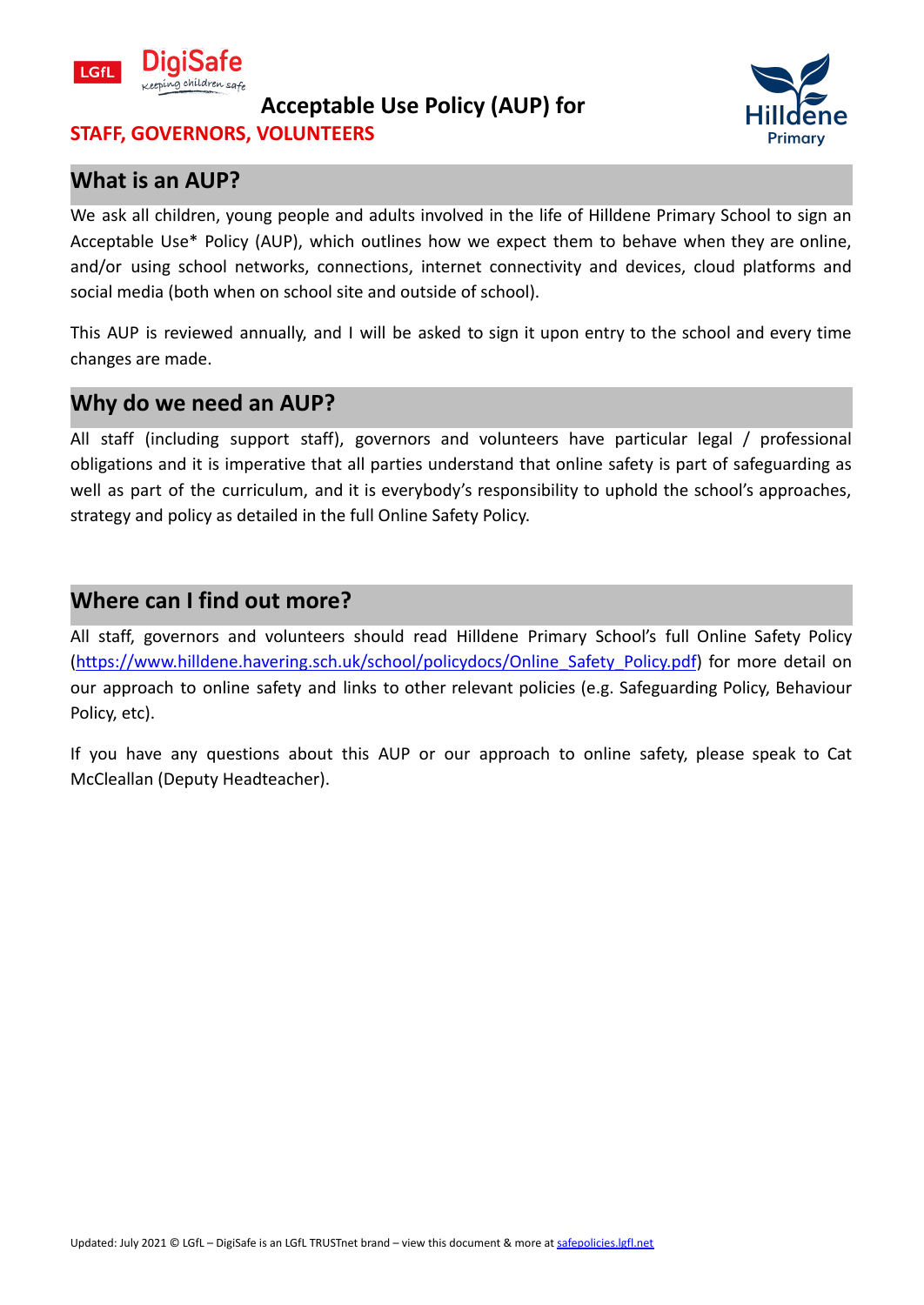



# **STAFF, GOVERNORS, VOLUNTEERS**

#### **What am I agreeing to?**

- 1. I have read and understood Hilldene Primary School's full Online Safety policy ([https://www.hilldene.havering.sch.uk/school/policydocs/Online\\_Safety\\_Policy.pdf](https://www.hilldene.havering.sch.uk/school/policydocs/Online_Safety_Policy.pdf)) and agree to uphold the spirit and letter of the approaches outlined there, both for my behaviour as an adult and enforcing the rules for pupils/students. I will report any breaches or suspicions (by adults or children) in line with the policy without delay.
- 2. I understand it is my duty to support a whole-school safeguarding approach and will report any behaviour which I believe may be inappropriate or concerning in any way to the Designated Safeguarding Lead (if by a child) or Headteacher (if by an adult) – Georgina Delmonte.
- **3. During remote learning (**follow the following link for more information relating to this issue [coronavirus.lgfl.net/safeguarding](https://coronavirus.lgfl.net/safeguarding))**:**
	- o **I will not behave any differently** towards students compared to when I am in school. I will never attempt to arrange any meeting, including tutoring session, without the full prior knowledge and approval of the school, and will never do so directly with a pupil. The same applies to any private/direct communication with a pupil.
	- o **I will not attempt to use a personal system or personal login for remote teaching** or set up any system on behalf of the school without SLT approval.
	- o **I will not take secret recordings or screenshots** of myself or pupils during live lessons.
	- o **I will conduct any video lessons in a professional environment** as if I am in school. This means I will be correctly dressed and not in a bedroom / impossible to tell that it is a bedroom if this is unavoidable (e.g. even if the camera slips). The camera view will not include any personal information or inappropriate objects and where possible to blur or change the background, I will do so.
	- o **I will complete the issue log for live lessons** if anything inappropriate happens or anything which could be construed in this way. This is for my protection as well as that of students
- 4. I understand that in past and potential future remote learning and lockdowns, there is a greater risk for grooming and exploitation as children spend more time at home and on devices; I must play a role in supporting educational and safeguarding messages to help with this.
- 5. I understand the responsibilities listed for my role in the school's Online Safety policy. This includes promoting online safety as part of a whole school approach in line with the **RSHE curriculum,** as well as safeguarding considerations when supporting pupils remotely.
- 6. I understand that school systems and users are protected by security, monitoring and filtering services, and that my use of school devices, systems and logins on my own devices and at home (regardless of time, location or connection), including encrypted content, can be monitored/captured/viewed by the relevant authorised staff members.
- 7. I understand that I am a role model and will promote positive online safety and model safe, responsible and positive behaviours in my own use of technology, including social media, e.g. by:
	- not sharing other's images or details without permission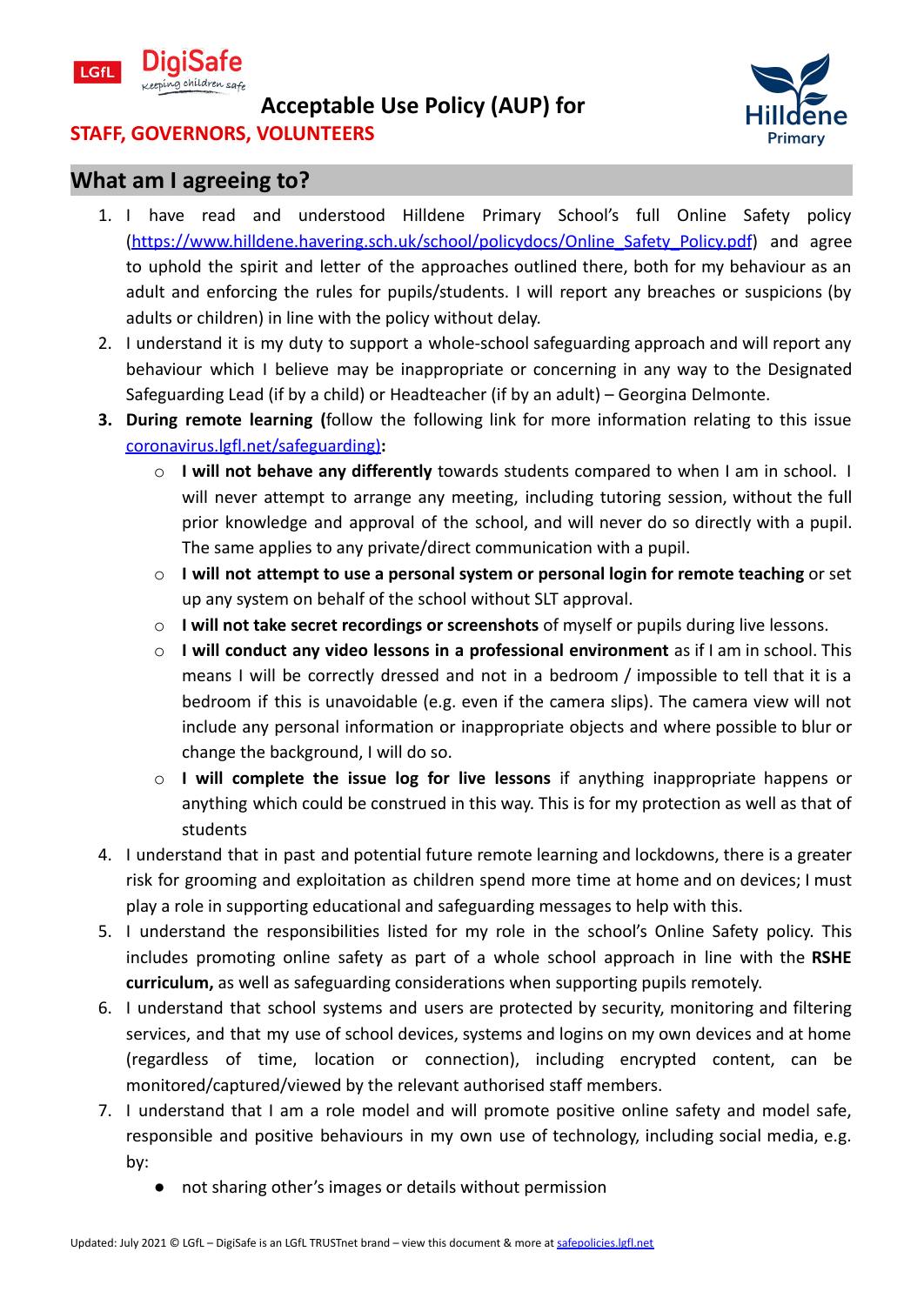



#### **STAFF, GOVERNORS, VOLUNTEERS**

- refraining from posting negative, threatening or violent comments about others, regardless of whether they are members of the school community or not.
- 8. I will not contact or attempt to contact any pupil or to access their contact details (including their usernames/handles on different platforms) in any way other than school-approved and school-monitored ways, which are detailed in the school's Online Safety Policy. I will report any breach of this by others or attempts by pupils to do the same to the headteacher.
- 9. Details on social media behaviour, the general capture of digital images/video and on my use of personal devices is stated in the full Online Safety policy. If I am not sure if I am allowed to do something in or related to school, I will not do it.
- 10. I understand the importance of upholding my online reputation, my professional reputation and that of the school), and I will do nothing to impair either. More guidance on this point can be found in this **Online [Reputation](http://onlinerep.lgfl.net)** guidance for schools and in Hilldene Primary School's social media policy/guidance.
- 11. I agree to adhere to all provisions of the school Data Protection Policy ([https://www.hilldene.havering.sch.uk/school/policydocs/Data\\_Protection\\_Policy.pdf\)](https://www.hilldene.havering.sch.uk/school/policydocs/Data_Protection_Policy.pdf) at all times, whether or not I am on site or using a school device, platform or network, and will ensure I do not access, attempt to access, store or share any data which I do not have express permission for. I will protect my passwords/logins and other access, never share credentials and immediately change passwords and notify [ insert name/s ] if I suspect a breach. I will only use complex passwords and not use the same password as for other systems.
- 12. I will not store school-related data on personal devices, storage or cloud platforms. USB keys, if allowed, will be encrypted, and I will only use safe and appropriately licensed software, respecting licensing, intellectual property and copyright rules at all times.
- 13. I will never use school devices and networks/internet/platforms/other technologies to access material that is illegal or in any way inappropriate for an education setting. I will not attempt to bypass security or monitoring and will look after devices loaned to me.
- 14. I will not support or promote extremist organisations, messages or individuals, nor give them a voice or opportunity to visit the school. I will not browse, download or send material that is considered offensive or of an extremist nature by the school.
- 15. I understand and support the commitments made by pupils/students, parents and fellow staff, governors and volunteers in their Acceptable Use Policies and will report any infringements in line with school procedures.
- 16. I will follow the guidance in the safeguarding and online-safety policies for reporting incident: I understand the principle of 'safeguarding as a jigsaw' where my concern might complete the picture. I have read the sections on handing incidents and concerns about a child in general, sexting, upskirting, bullying, sexual violence and harassment, misuse of technology and social media.
- 17. I understand that breach of this AUP and/or of the school's full Online Safety Policy here ([https://www.hilldene.havering.sch.uk/school/policydocs/Online\\_Safety\\_Policy.pdf](https://www.hilldene.havering.sch.uk/school/policydocs/Online_Safety_Policy.pdf)) may lead to